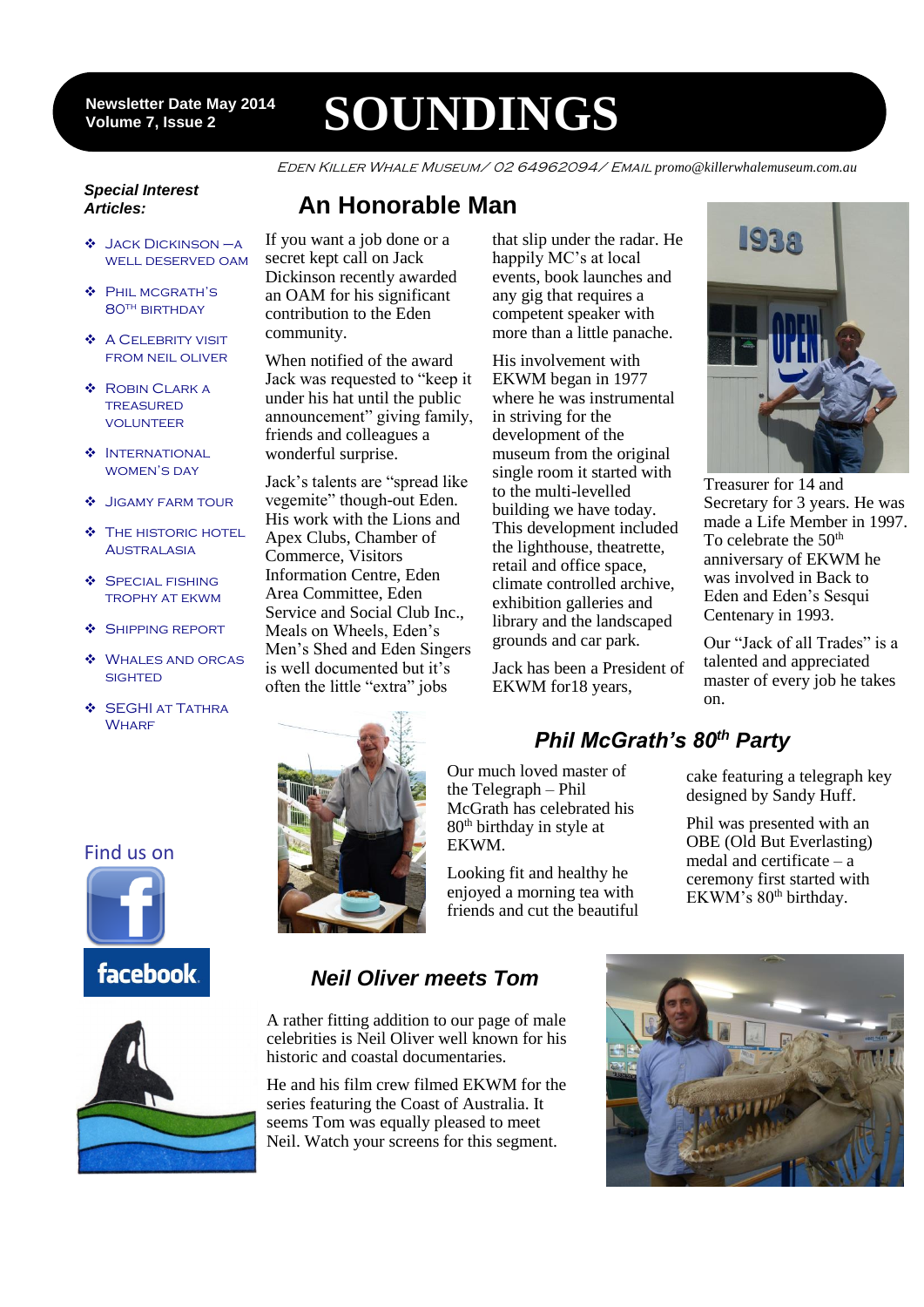#### **SOUNDINGS Page 2 of 4**



Most visitors to EKWM are unaware of the hard slog that goes on behind the scenes by our team of dedicated volunteers.

Robin Clark has finally completed the extremely

### *Robin Unearths the Villains*

arduous task of transcribing the 1878-1887 Eden Courthouse ledger.

While working on some research I watched Robin wade through almost undecipherable handwritten notes in the language of the 1800s.

Robin's patience and attention to detail has provided us with a priceless document now available in our library for researchers to access.

#### *International Women's Day at EKWM*

Were you one of the 51 women and a handful of men enjoying breakfast under the sails at EKWM to celebrate International Women's Day on the  $8<sup>th</sup>$  of March where we raised \$500 for the Jane McGrath Foundation?

Trish Lamacraft, Tracey Chubb and Susie Sarah our entertaining guest speakers shared wonderful glimpses into their journeys though life.

The ESSCI blokes cooked a

very tasty breakfast, the EKWM friends set up platters of fresh fruit, cereal, and beverages and Jenny Drenkhahn was our mistress of ceremonies.

Margaret Sheaves led the singing of "I am Woman" followed by "Stand by Your Man".

We thank all or the above for making this an enjoyable and very successful event.

track down the ratbags and ruffians in your family. The document paints a vivid picture of Eden in the late 1800s in minute detail.

She has created an index of surnames and crimes to make it a relatively simple process to

Thank you Robin!

Sounds interesting? We have many more projects just like this. If you'd like to get involved telephone the museum on 6496 2094 during opening hours.







L-R EKWM - Jenny Drenkhahn, Celia Hannan, Trish Lamacraft, Anne Felton, Hellen Walder, Carole Edwards, Barry Smith, Amanda Midlam. Keeping Place colleagues – Liddy & Ossie Stewart, Osie Cruse, Shirley Stewart, Sue Norman.

## **Indigenous History at Jigamy Farm**

On Friday 9<sup>th</sup> of May nine EKWM staff and volunteers responded to an invitation to visit the Keeping Place at Jigamy Farm.

Ossie Cruse, Sue Norman, Liddy Stewart and Shirley Aldridge hosted an informative introduction to collecting and archiving the indigenous history of our area.

The small but significant collection is catalogued and stored in a dedicated archive space within the building, and some artefacts make up a casual exhibition of tools, baskets and art. There is also a new . Aboriginal Land Council and the exhibit of art and text featuring the Bundian Way. Over tea and damper members from the Eden Local Twofold Bay Aboriginal Corporation explained their roles in administration of property and welfare for our indigenous community.

This dedicated group is encouraging younger members of their community to preserve their culture for future generations and for tourists visiting our area.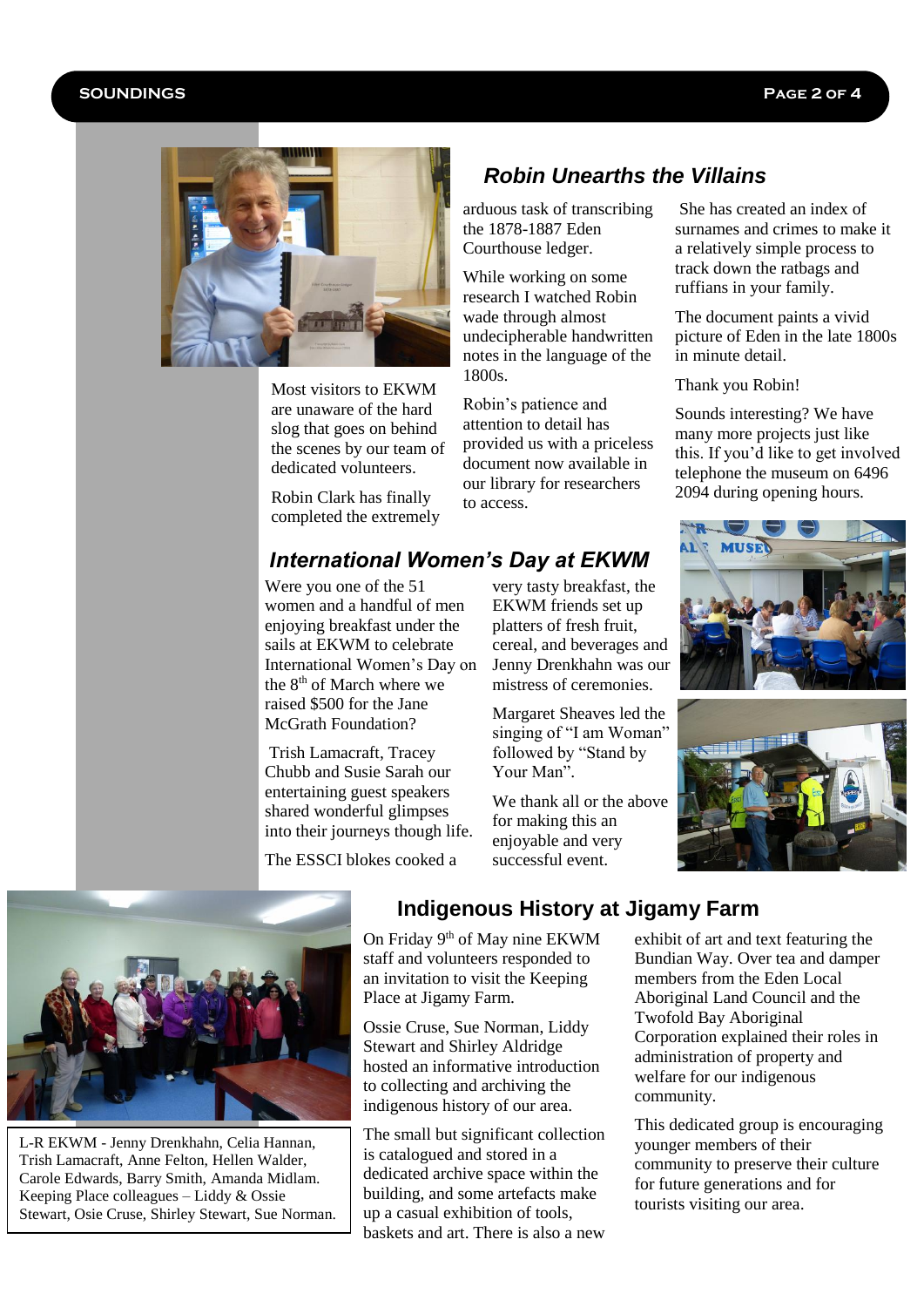#### *Welcome to the Hotel Australasia*

It seems fitting that the next historic building featured in our walk through the streets of Eden is the newsworthy Hotel Australasia.

Mrs Sabina Pike purchased the one acre allotment for the hotel in 1904 for 500 pounds – the highest price paid for land in the township for a 40 year period. She appointed John Hines, a building contractor from Moss Vale to build the hotel using bricks made in his own kiln near the cemetery.

The outer walls are up to 18 inches thick and the inner wall 9 inches thick. The ceilings are made of pressed metal and the hotel was lit by acetylene gas fittings.

Opening for business in 1907 the hotel soon attracted notable clientele including politicians and the Australian Governor General Lord Northcote and his vice regal party.

The hotel had 44 rooms including 25

## *EKWM Displays a Special Fishing Trophy*

In 1929 Bondi's George Impey took on the Hotel Australasia and in the wake of American author Zane Grey's interest in biggame fishing at nearby Bermagui, started to explore the local potential.

He was keen to see the sport developed in Twofold Bay and made a standing offer to reward the master of the first fishing boat to bring a marlin into Eden.

The challenge was answered in 1936 when Sale angler Mr WA Borthwick landed a 249 pound Black Marlin from the deck of the Dorothea and boat owner and master Art Goulden collected the five pound reward.

Messrs W A Borthwick, A Goulden and R Avery of Victoria presented a block mounted hook and part of the line from this catch to Hotel Australasia licensee George Impey. The plaque is dated  $23 - 1 - 36$ .

The Impey family was researching their family history online and found Peter Whiter's research regarding the Hotel Australasia and contacted Peter leading to a

bedrooms, two large dining rooms, a roomy kitchen and scullery, two pantries, a kauri pine staircase, a back balcony overlooking the north bay, a front balcony looking onto Imlay street, two bathrooms, a smoking room, sitting room, two public parlours, a private parlour, store room, luggage room, tap room and bar with office attached.

A deep concrete and brick cellar was built under the bar and the rear garden was set out with vegetable beds and an aviary of Australian native birds. A 12 stall stables and offices were situated at the rear of the building with two rooms for commercial travelers and a servant's ironing room. Large water tanks were installed to service the hotel.

Last drinks at the Hotel Australia were called in May 2010 and a proposal to develop the site as a supermarket prompted a community campaign to preserve this historic building.

visit with the family in Sydney and conducting oral history interviews. Vanessa Milton of ABC Open has been assisting with the project.

As a result Ted Impey has loaned this wonderful trophy to EKWM. Ted's grandfather George owned the "Straight 8" fishing launch manned by Robbie and Bob Warren Snr. As licensee of the Hotel Australasia, George offered guests fishing trips on the "Straight 8". A keen game fisherman himself, he finally landed his first marlin after he left Eden in 1939.

The memento will be on display in the fishing gallery at the end of May.

Top photo – Mr Borthwick's marlin Middle photo - Peter Whiter, Ted Impey and EKWM Collection Manager Jody White with the trophy. Below - the plaque on the trophy. Photo – Anna Warren.



Menu from the Hotel Australasia donated by John Tester





Presented to G.D. IMPEY, HOTEL AUSTRALASIA . The Hook that caught the First Sword Fish W.A. Borthwick, Sale: Vict. A. Goulden, Port Albert.